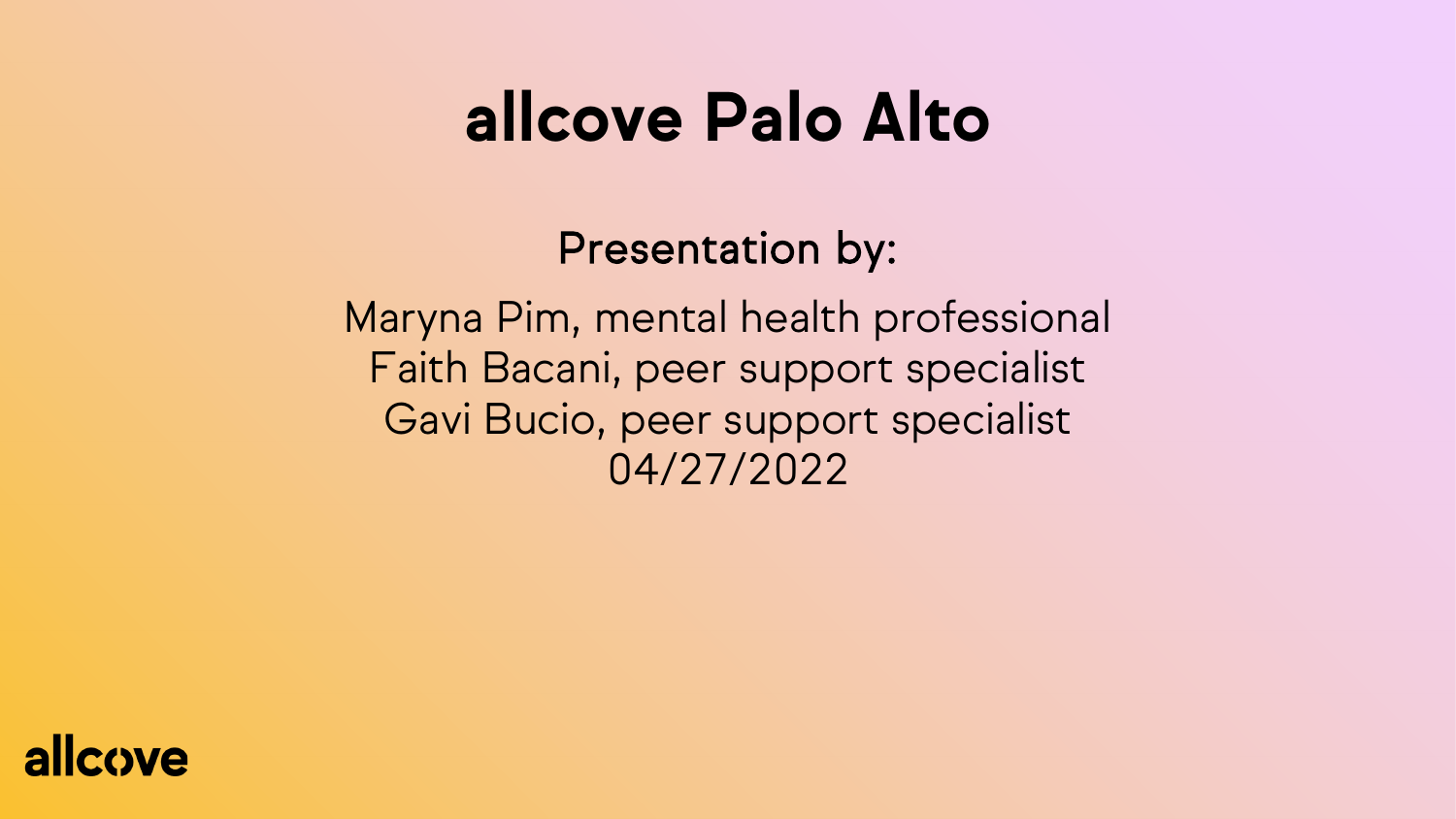## **agenda**

- what is allcove?
- overview of services
- introducing peer support services
- community engagement efforts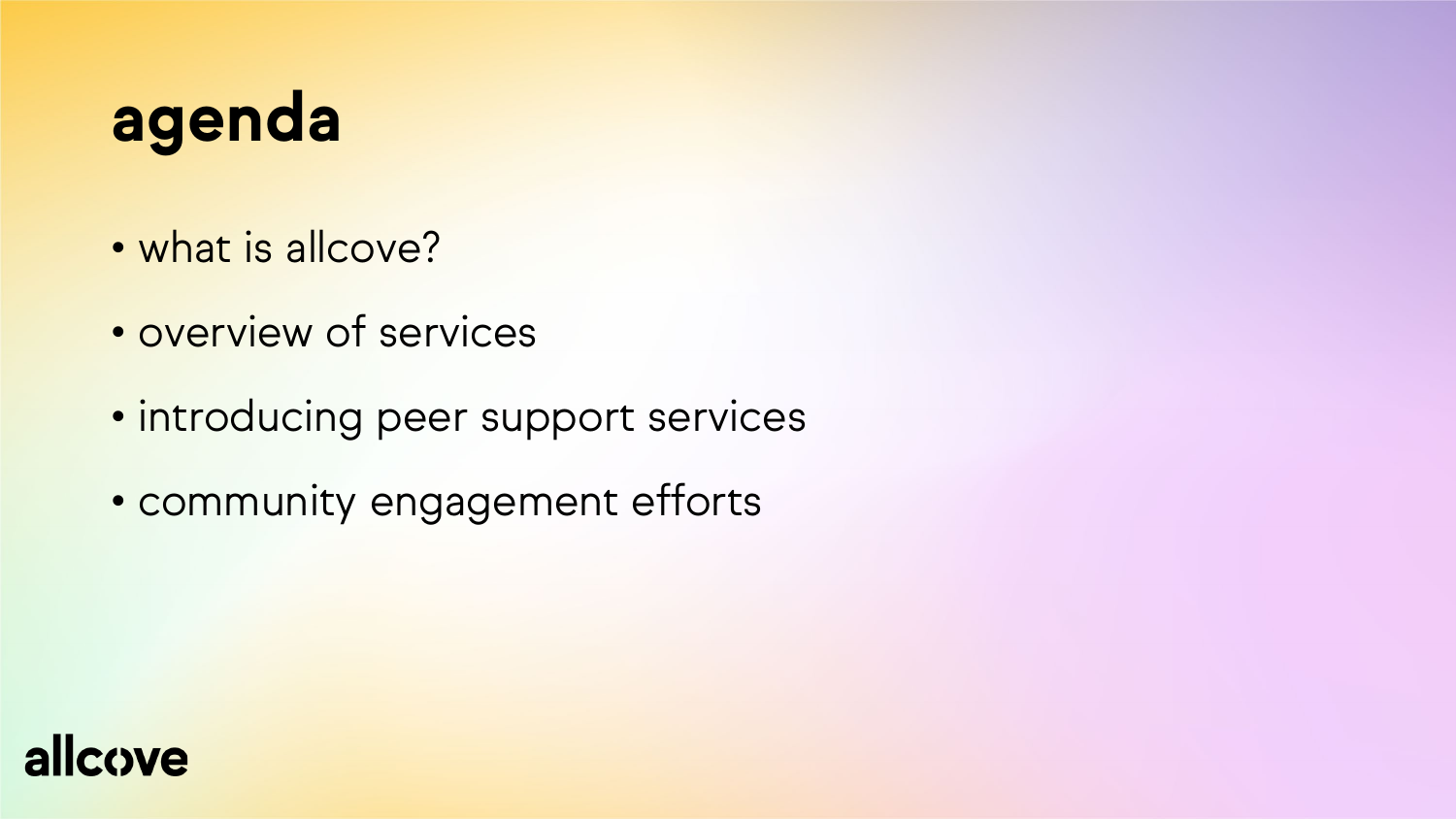## **what is allcove?**

- allcove is a space for youth to find community, support, advice or even just a moment of pause
- we welcome young people ages 12 to 25 with mild to moderate needs looking for support
- In a welcoming, safe, comfortable and non-judgmental environment
- Located in midtown Palo Alto with services to a unique space to access services
- Designed for and by young people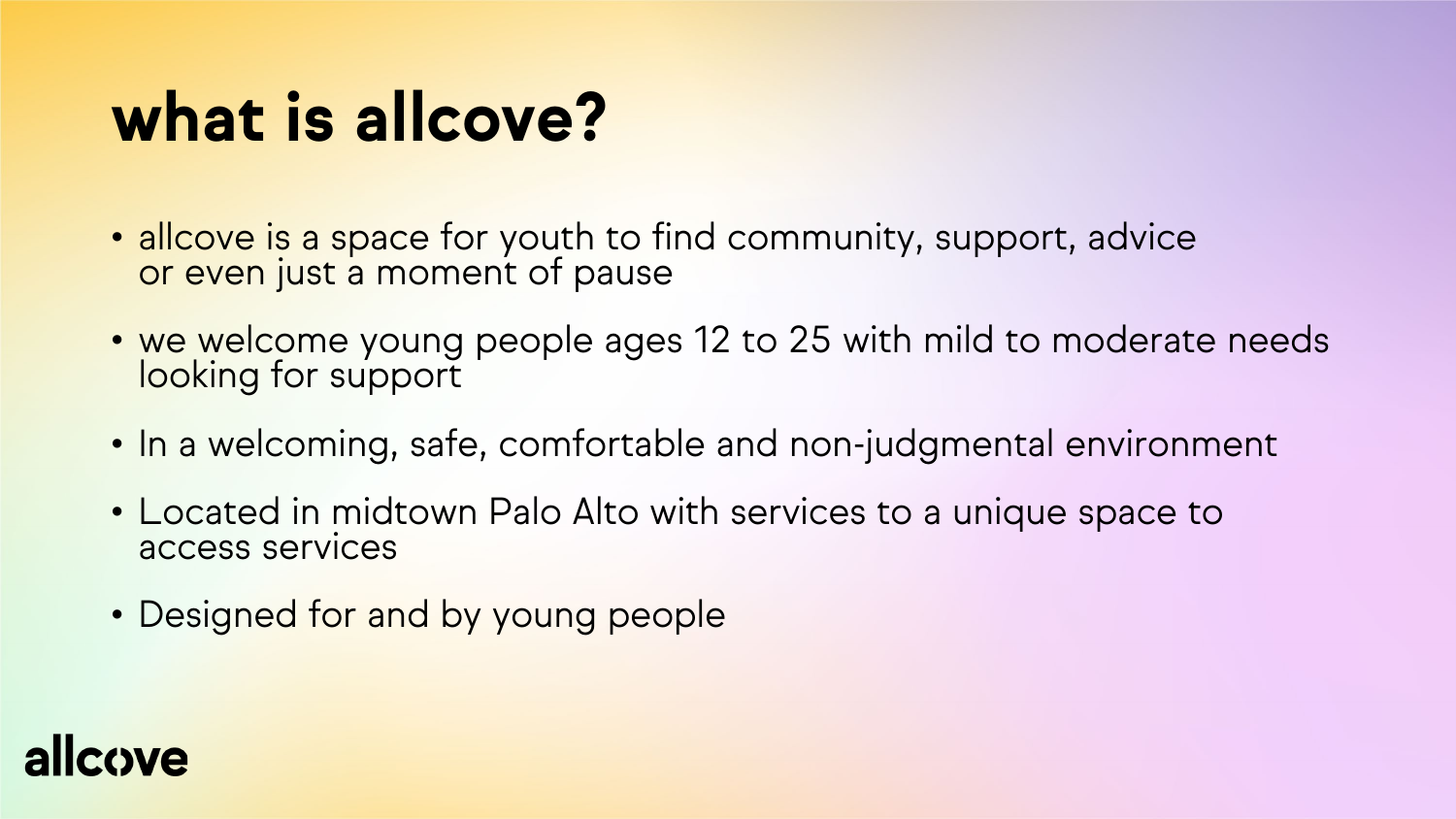# **youth advisory group**

- The mission of the allcove Youth Advisory Group is to empower young people to become the leading voice in
	- redefining mental wellness
	- reducing stigma

- increasing access to youth mental health support
- Each allcove center has its own local Youth Advisory Group, recognizing that different communities have different needs. These young people represent their community with diverse lived experience, providing insights into services, staff, location, etc.

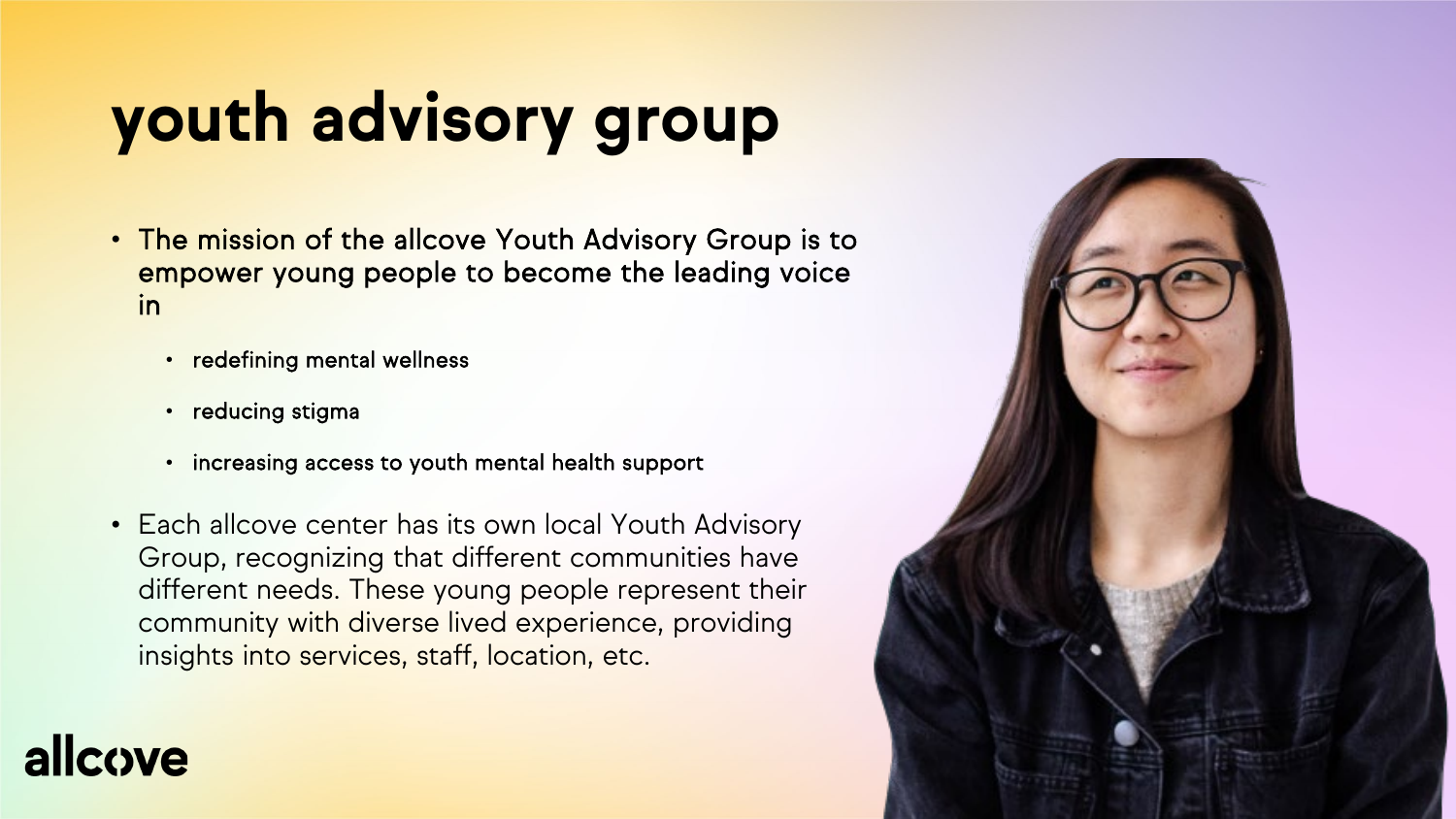## **opportunities for voice and feedback**

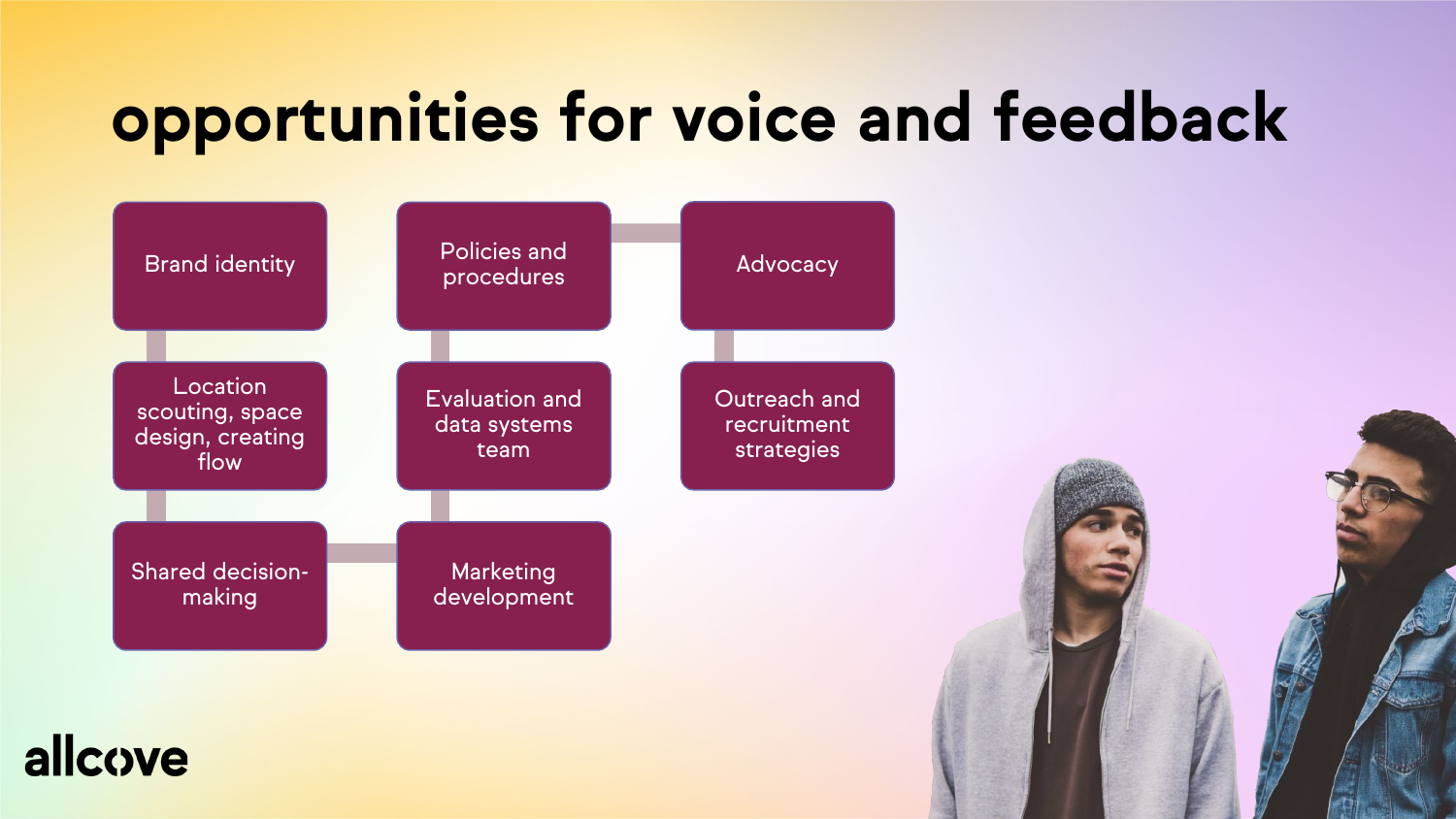### **our name**

## all

The first syllable implies that our spaces are for all young people, no matter what emotions they are feeling. It communicates inclusivity and togetherness.

### cove

The second syllable is a space, surrounded by protection, which can take on many forms. A cove is a metaphor for the safe but open space that allcove provides to all its visitors.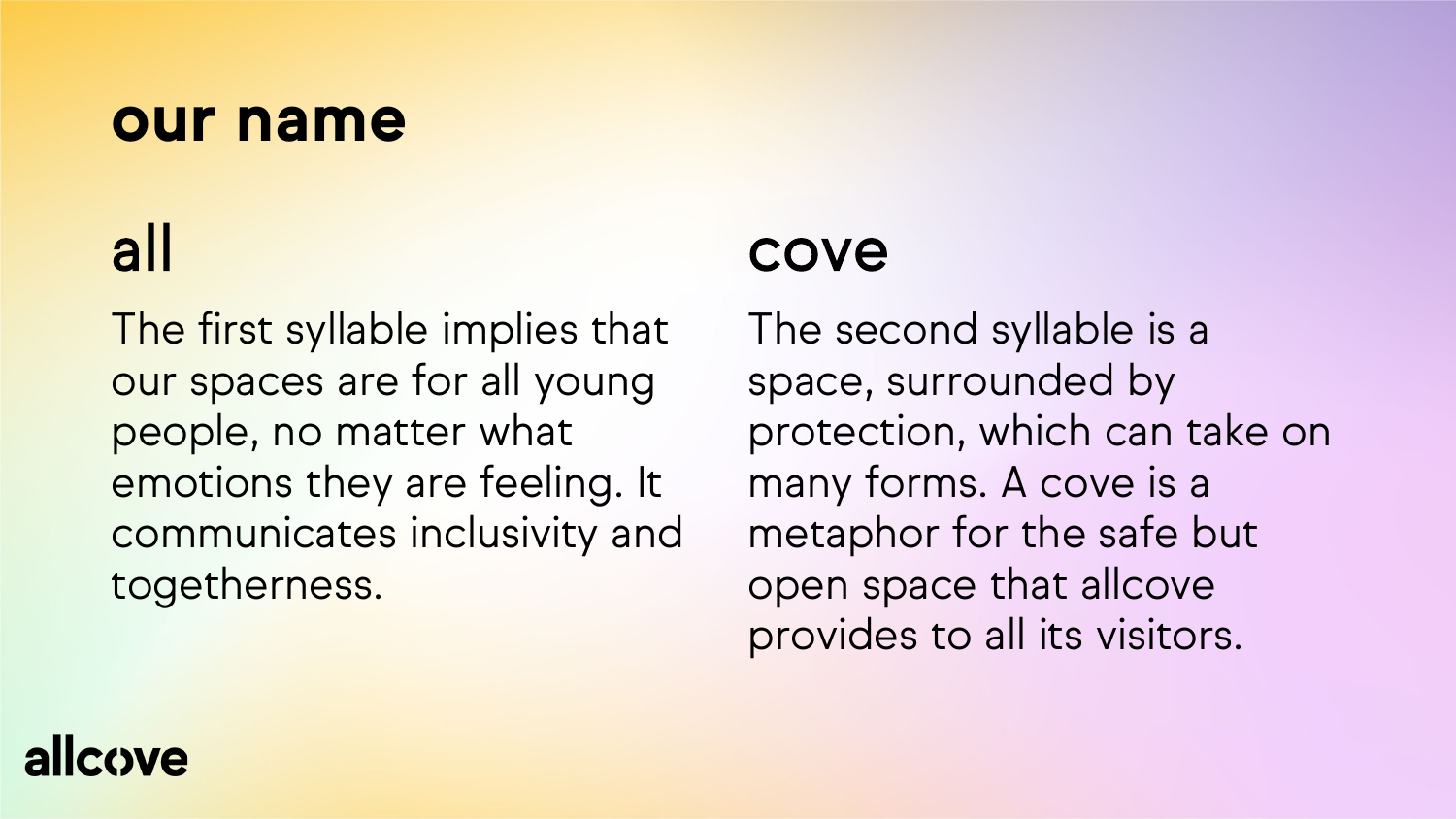## **allcove Palo Alto's vision and mission**

#### Vision

A center supporting youth's mental health and overall wellness where holistic care is easily accessible and inequities and disparities in healthcare are diminished.

#### Mission

Working together to reduce stigma around mental health and to provide seamless and easy access to holistic mental health, physical health, and wellness services. We strive to create a welcoming environment that is designed by and for youth on their journey towards optimal health. The goal is to provide a safe place to obtain resources and connections to reliable supportive adults. Our team treats all youth as valuable contributors to society and accepts them as they are.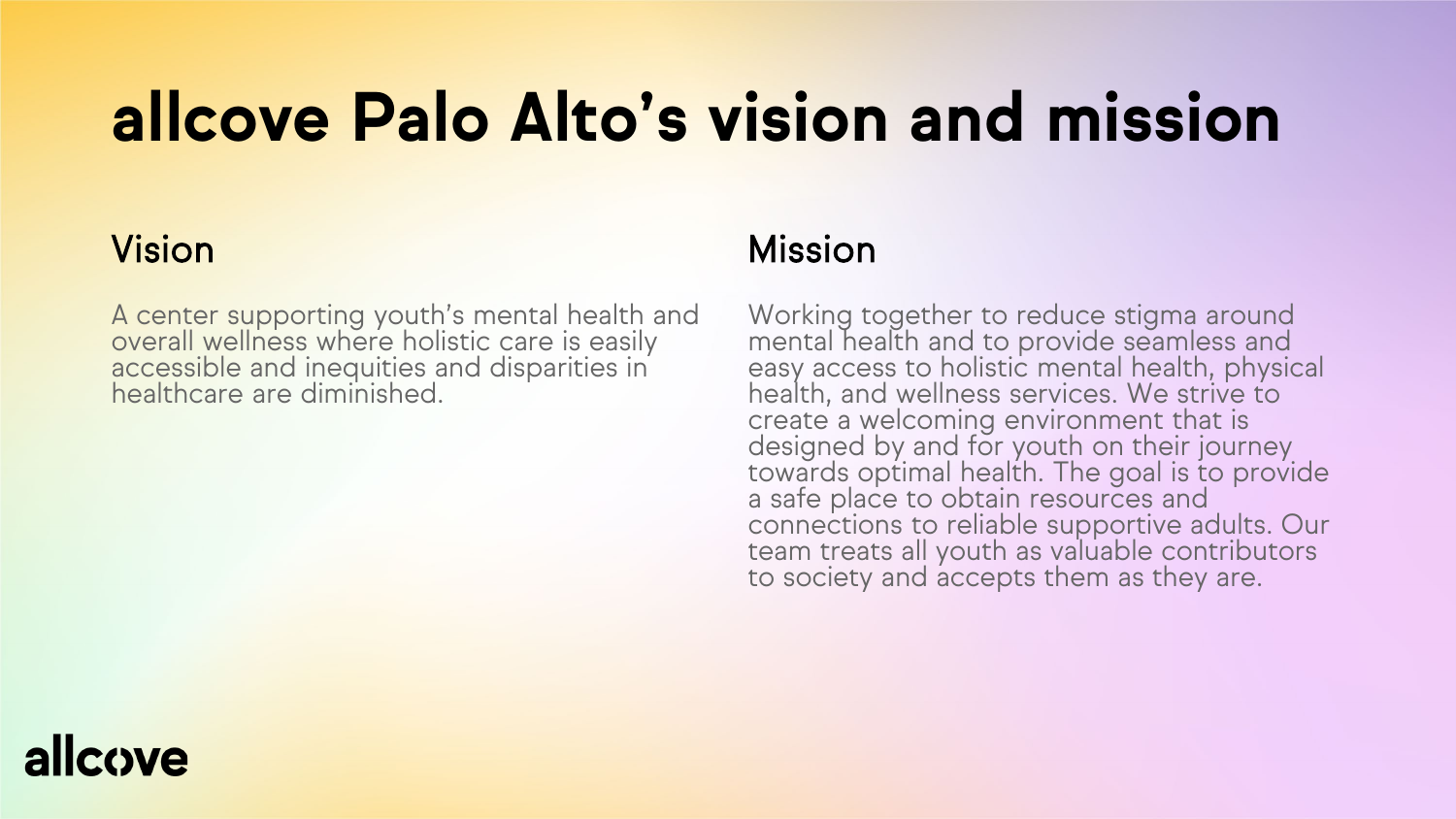## **What we offer <b>Mental**

- Youth-centered, integrated care
- Addresses holistic needs of young people
- No cost to youth; regardless of youth's insurance
- Youth can self refer

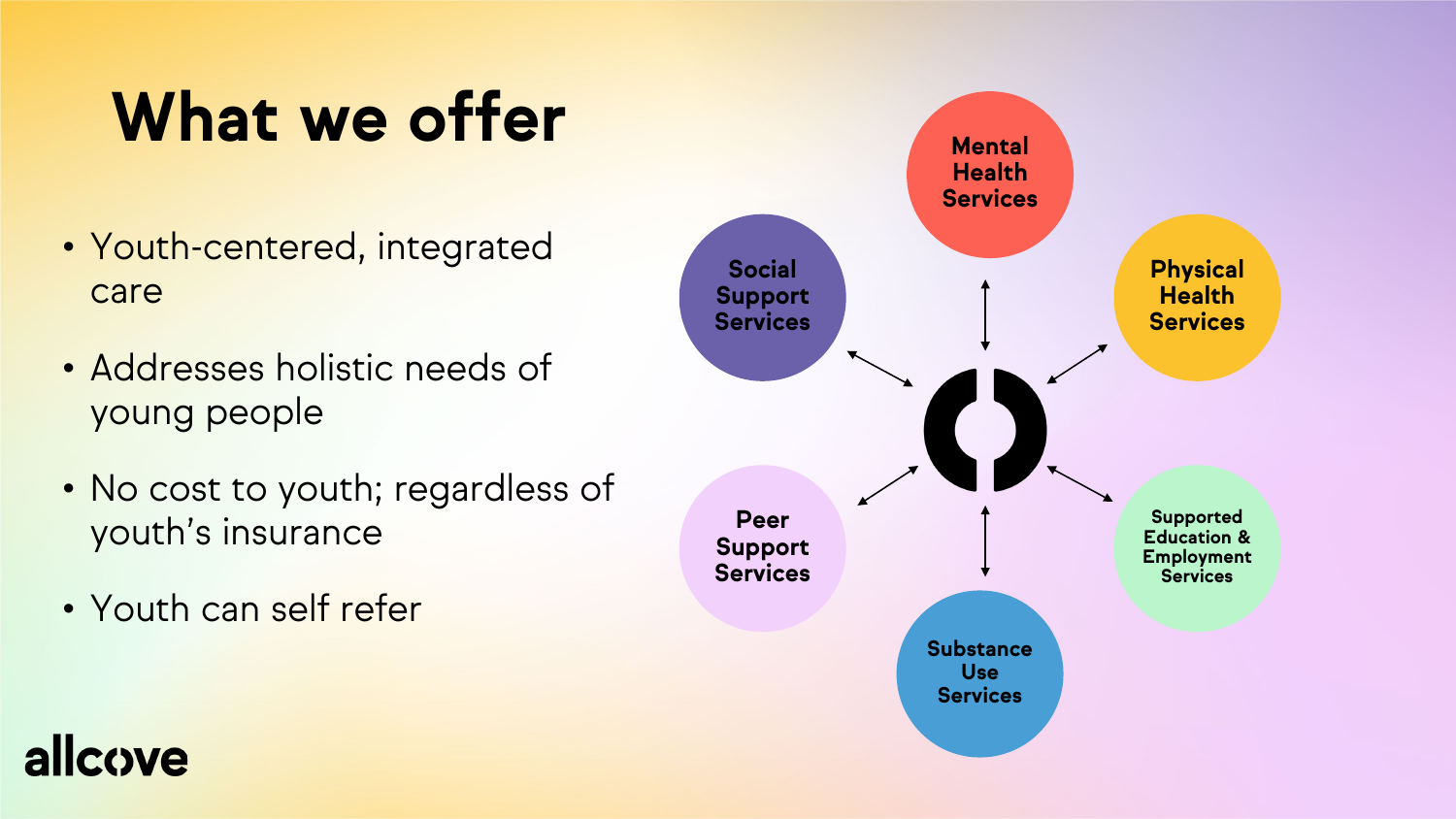## **the youth experience**

Youth comes into the center by walk in or appointment.

Youth and PSS review the welcome packet and discuss youth's need(s).

Youth is greeted by a friendly face and signs in.

Youth is given a "welcome packet" to complete in a quiet room (with PSS).

Youth is offered a tour by a peer support specialist (PSS).

Youth learns about allcove services and meets the staff.

Youth chooses the support they want at allcove.

Youth is told that staff will reach out to start service(s).

Identified staff will reach out to youth via their preferred method of contact.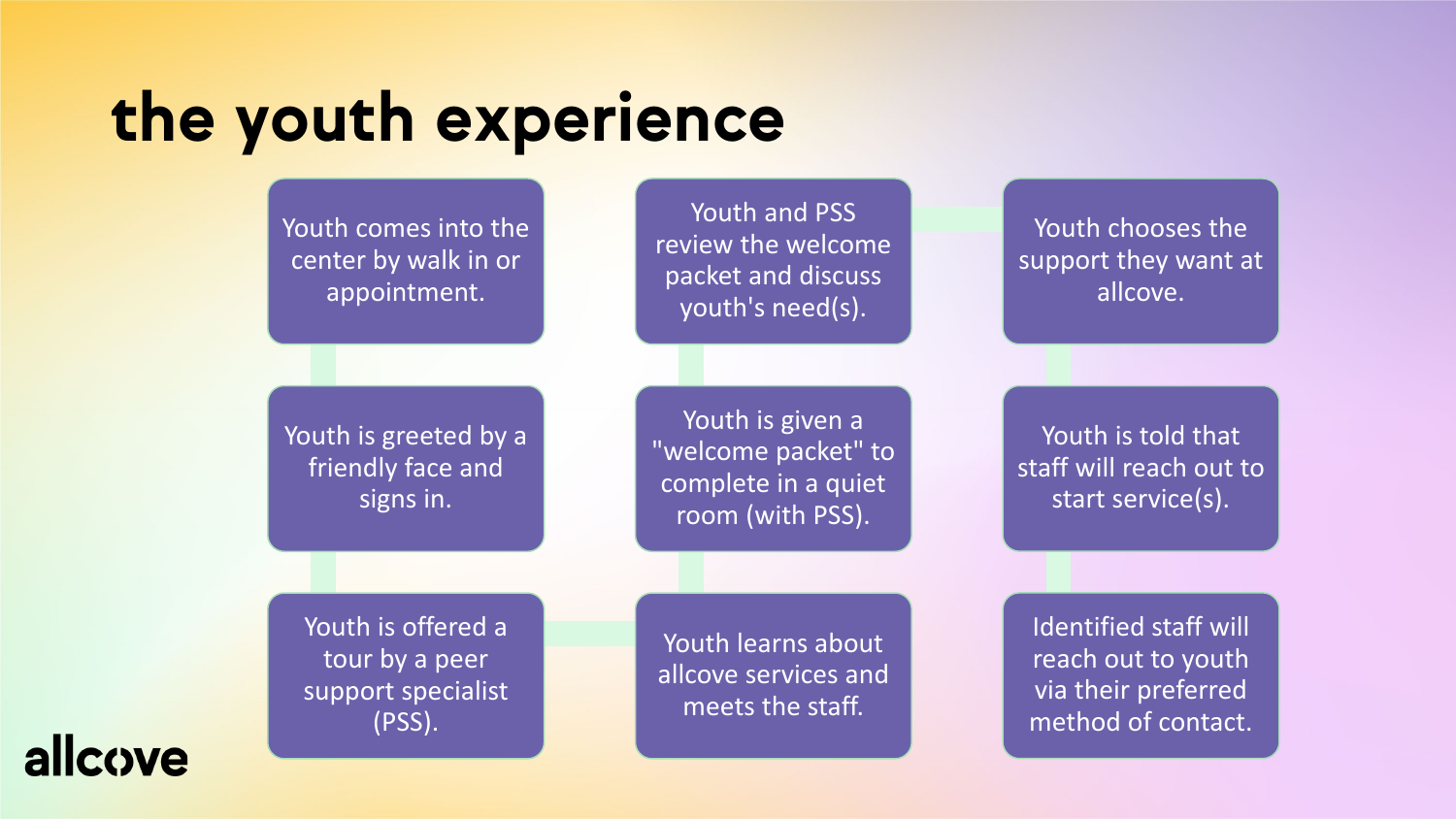## **physical health services**

#### **Provide consultation, evaluation, treatment, and recommendation for the following needs:**

- Diet and nutrition
- Gynecologic care
- birth control counseling/prescription
- pregnancy counseling/testing
- STI testing
- Substance use screening/education
- Screening for disordered eating
- Medical checkup for acute concerns such as:
	- Joint, body aches & pains
	- Rashes, skin irritations
	- Sleep difficulties/concerns
	- Asthma treatment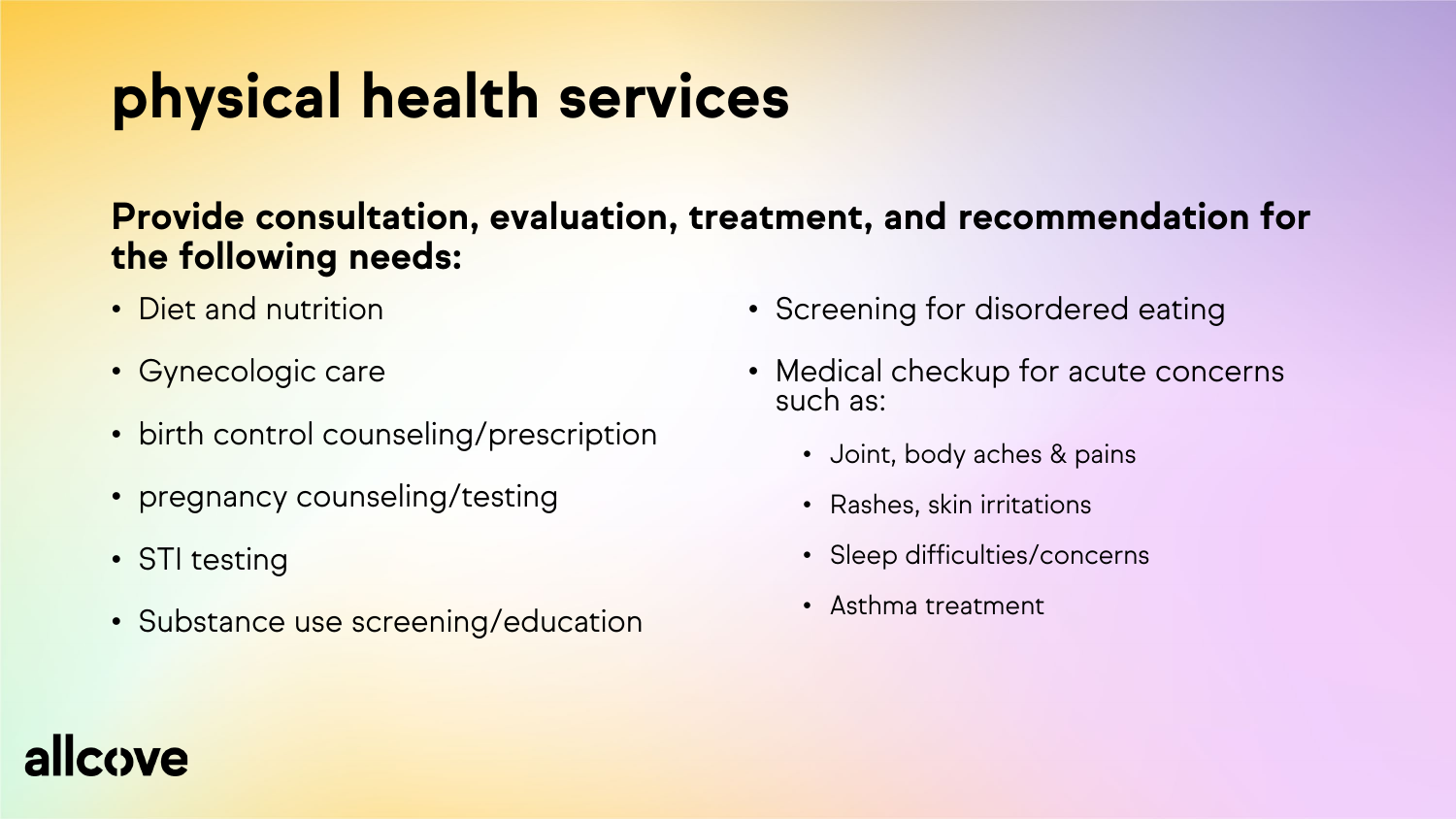## **mental health services**

- Young people can self-refer; regardless<br>of insurance
- Short term services: usually 6-8 sessions
- Mild to moderate symptoms
- Focus on prevention and early intervention strategies
- Increase young person's help seeking abilities
- Raise mental health awareness with youth and their family support
- Workshops that cover topics relevant to young person's needs
- Referral to allcove psychiatry services for evaluation or 2<sup>nd</sup> opinion
- Referral and linkages to mental health or substance use services, depending on<br>insurance plan.
- Use of interventions that support young people in their mental health journey (Solution Focused Therapy, Cognitive Behavioral Therapy, Motivational Interviewing, and trauma-informed care.)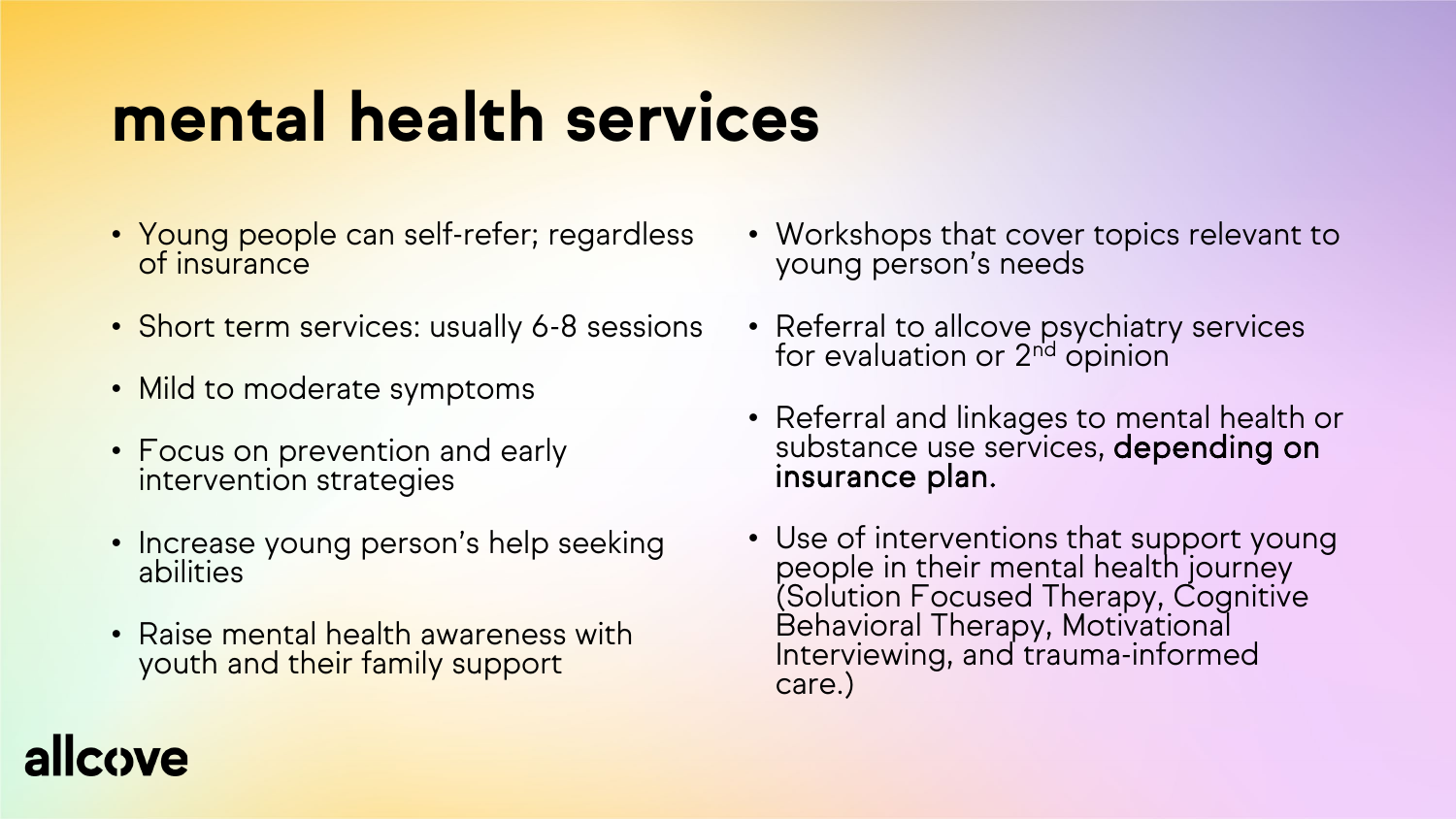## **Supported employment and education services**

- Support youth in their journey in initiating, continuing, or completing their educational goals
- In person or virtual support to get to know youth; develop skills in resume building, cover letters, & increase confidence in job searching
- Outreach and partnerships in local community to build and expand resources and referrals
- Serve as a school liaison, building strong relationships with local schools and universities topromote a smooth integration between students' mental health treatment and their educational goals
- Support and advocacy around educational needs of the young person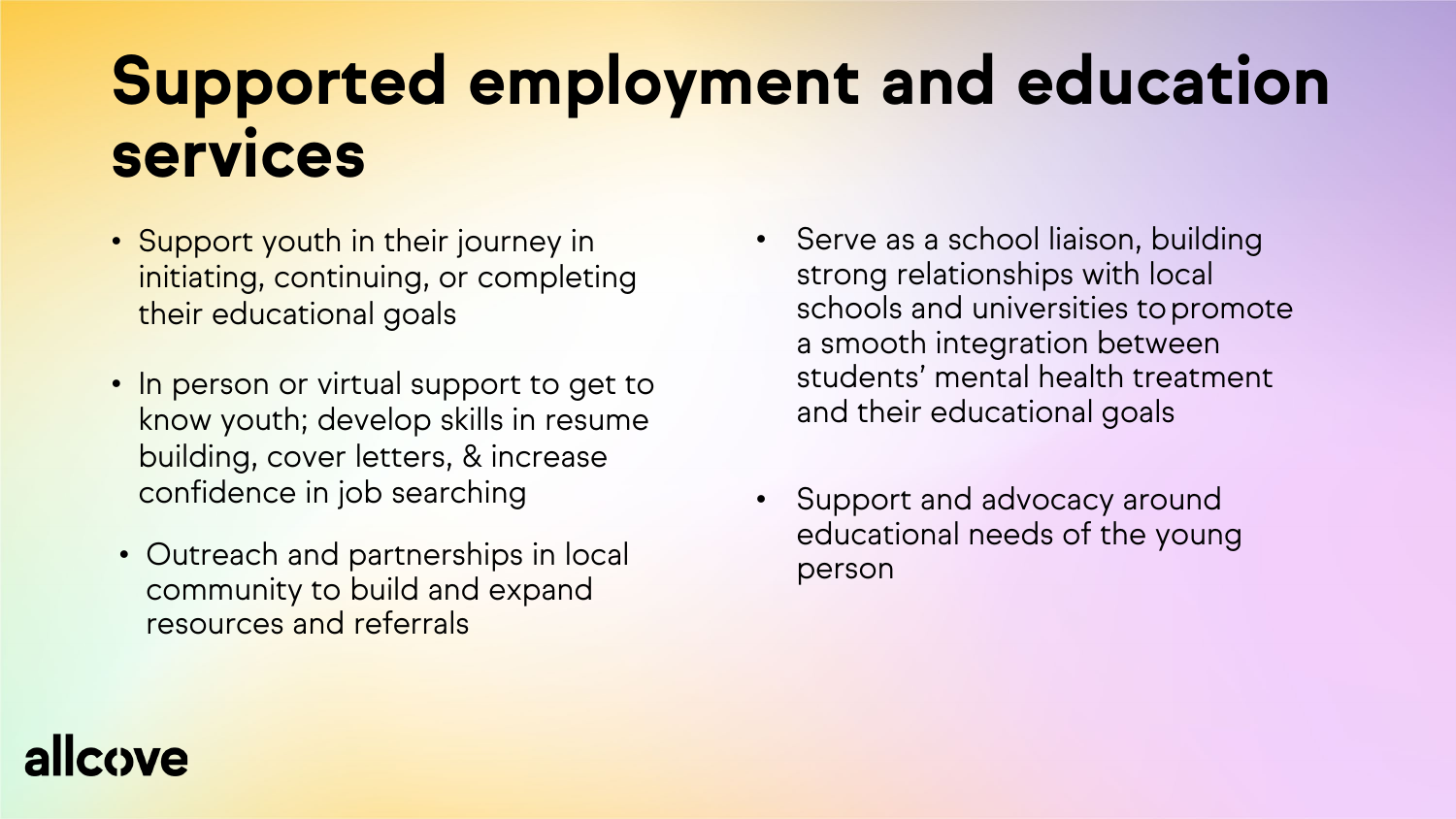## **peer support services**

- Peer based mentoring and emotional support to youth and their family
- Relates with youth through their own lived experience
- Helps young people feel and know that they are not alone
- Assist youth in navigating services and decisions

**I**cove

- Act as an advocate for youth; a bridge to other allcove services and community services
- Organizes center events: game night, art groups, etc.
- Outreach to promote visibility, access and encouraging participation in allcove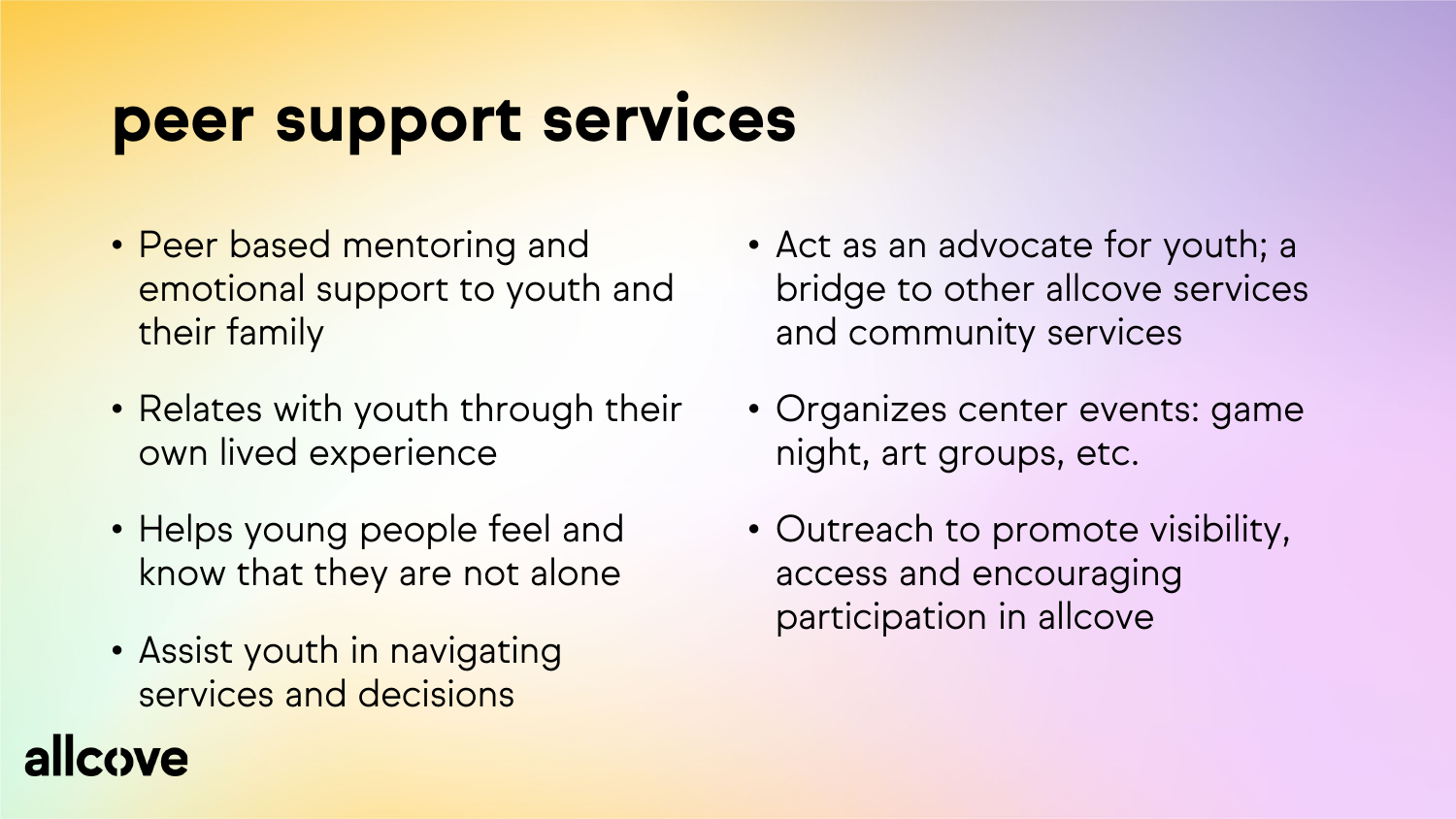Peer support Lived experience Advocacy Self-disclosure Shared experiences Peer-to-peer Professional friendship

Listening Validation Relationships as change vehicle **Resources** Support Empathy Mandated reporting

Therapy Evidence-based practices

Skills and

interventions

Assessment

Diagnoses

Treatment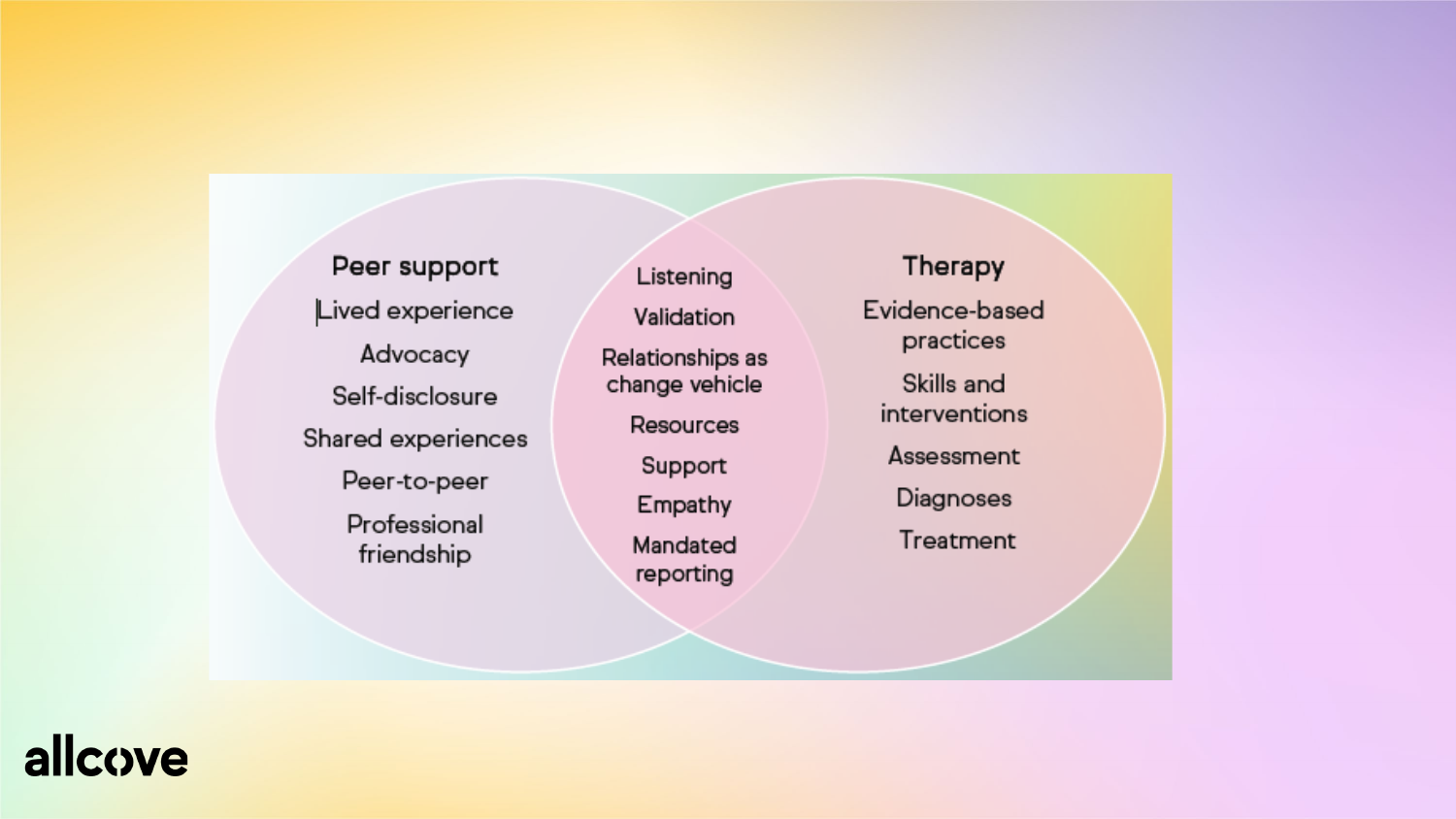## **community engagement efforts**

### Community Consortium

- A community-led and community-based partnership of individuals who have a vested interest in supporting the health and wellbeing of young people in the local community and can provide advice, expertise and services to the local center.
- Outreach efforts by Peer Support Team
- Outreach efforts by Youth Advisory Group (YAG)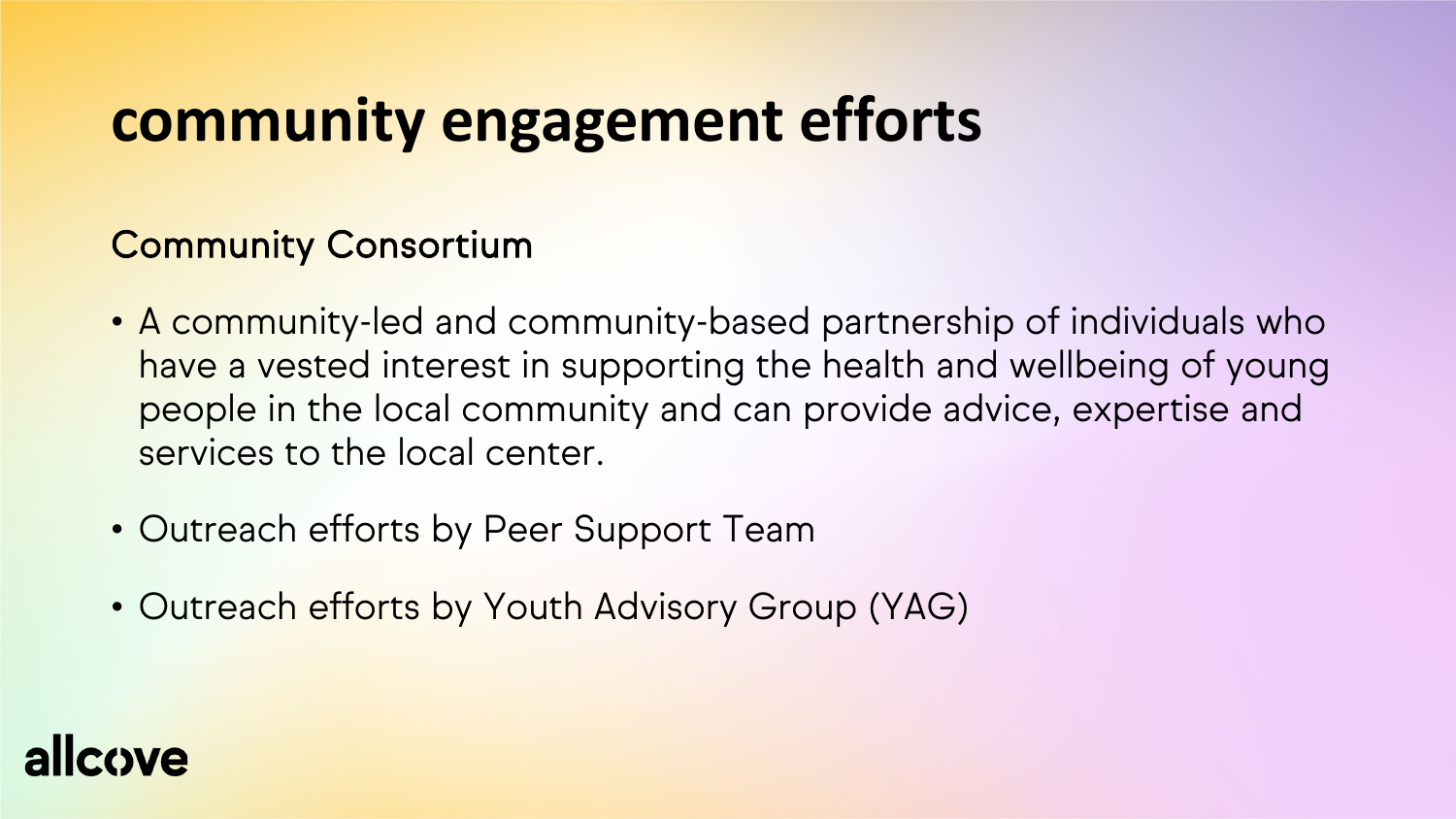## **Visit us**

### allcove Palo Alto

2741 Middlefield Road, Suite 102 Palo Alto, CA 94306 (650) 798 6330 (650) 321-2776 (fax)

Monday through Friday 10 am–7 pm Saturday 10 am–2 pm Closed Sundays

Bus lines: Bus 35 and Bus 88